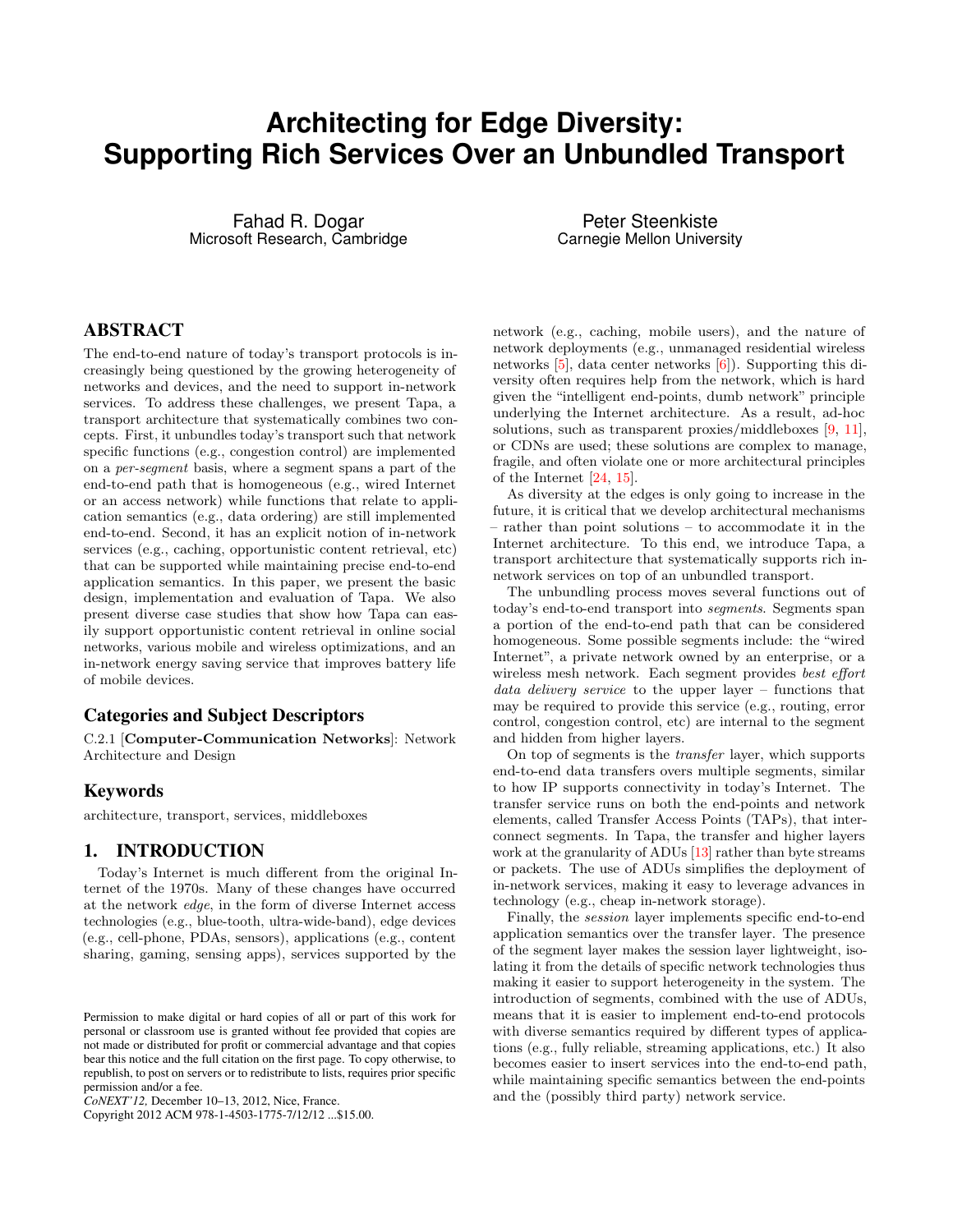Like most architectural proposals, several building blocks used in Tapa are inspired by prior work, including DTNs [\[23\]](#page-11-7), middleboxes [\[38\]](#page-11-8), proxies for wireless and mobile users [\[9\]](#page-11-2), and data/content oriented networking [\[37\]](#page-11-9) to name a few (See §[6](#page-10-0) for a detailed discussion on related work). Our core contribution lies in reusing their well understood benefits, modifying them to match our needs, and most importantly, synthesizing them in a new architecture.

Another important contribution of this paper is to demonstrate the flexibility of Tapa using three case studies  $(\S4)$  $(\S4)$ . In Vigilante, we show how Tapa can be used to efficiently disseminate content in online social networks, resulting in improved performance for end users and lower cost for the provider. In Swift, we leverage Tapa to provide various optimizations for mobile and wireless users, such as multiplexing multiple interfaces or optimizing data transfer in a mobile scenario. Finally, Catnap is an in-network traffic shaping service that leverages Tapa to provide significant energy savings to mobile devices.

Finally, as Tapa makes in-network services visible to endpoints, legacy applications need to be rewritten if they want to make full use of Tapa functionality. While this may prove to be a stumbling block towards the adoption of Tapa, we show that this modification effort is manageable. Moreover, our experiences also show that new segments and services can easily be deployed inside Tapa. We discuss these experiences in §[5.](#page-9-0)

### 2. REQUIREMENTS AND CONCEPTS

We first discuss two key requirements that are important for a new transport architecture.

1. Accommodating Diverse Networks and Devices The original ARPANET was designed to inter-connect heterogeneous networks and hosts. However, by today's standards, they were in fact fairly homogeneous. For example, it was assumed that links would provide "reasonable" reliability (< 1% loss rate) [\[12\]](#page-11-10) and that all end-hosts would be powerful enough to support the full TCP/IP stack. The networks that make up the Internet now are very diverse, ranging from very high speed optical backbones, to low speed, unreliable wireless networks that have very different properties from wired links (e.g., higher error rates, variable bandwidth and delay), causing problems for end-to-end protocols such as TCP [\[9,](#page-11-2) [22\]](#page-11-11). Similarly, devices, such as sensors and mobile nodes, are highly resource constrained, compared with traditional endpoints. Dealing with the heterogeneity of devices and networks affects how we distribute functions across devices. For example, when applying the end-to-end argument [\[35\]](#page-11-12), we can no longer view the communication subsystem as a single homogeneous module.

2. Accommodating network services Most applications in today's Internet benefit from diverse network services, e.g., web caching, video transcoding, various services provided by load-balancers inside data center networks, services for mobile and wireless users, etc [\[21,](#page-11-13) [34\]](#page-11-14). Unfortunately, inserting services in an end-to-end path is hard in today's Internet for two reasons. First, the data plane of existing protocols (IP and TCP) works with packets and byte streams, requiring tight coordination between applications and services on how to interpret the data (e.g., object size, naming). Second, and more importantly, TCP's end-to-end semantics are very rigid – they do not allow a role for an intermediary or accommodate different delivery semantics.

Limitations of existing solutions. Today, the above two requirements are addressed in an ad-hoc manner, bringing more complexity and rigidity into the architecture. For example, a common way to deal with network heterogeneity is to use the transparent split proxy approach, with different transport regimes/protocols on either side of the proxy (e.g., I-TCP  $[9]$ , PEP  $[11]$ ). Similarly, network services are typically hidden from the end-points (e.g., transparent web proxies) or deployed as overlays. This is not ideal, since there can be poor interactions with other services, like firewalls, and sharing services between applications, users and providers is hard. These hidden, stateful middleboxes also create new failure modes and make it difficult to support mobility (e.g., migrating VMs in a data center or clients in a mobile environment).

On the other hand, a clean solution that accommodates diverse networks and devices, in addition to supporting innetwork services, can potentially provide substantial benefits to users, application providers, and network service providers. As we show in this paper, end users and application providers can get improved performance with robust communication semantics. Having visible in-network services can simplify the job of the ISPs, making it easier to deploy new services, including having an explicit role as an advertiser. Moreover, they can also reduce their costs with the use of content centric features supported by Tapa.

### 2.1 Key Concepts

We now present the two key concepts that form the basis of the Tapa architecture and help in meeting the above requirements.

We unbundle today's transport to better accommodate the needs of heterogeneous networks and in-network services. The unbundling process has both vertical (across layers) and horizontal (across the network topology) dimensions. As a first step, we propose decoupling network regions with very different properties, such that the properties of one region do not affect the other. For example, adequate in-network buffering can hide the losses that may be experienced in one region from the other region. Decoupling facilitates the deployment of customized solutions for each region as solutions designed for one region need not worry about the properties of other regions. Decoupling affects modularity of the system in the horizontal direction as it requires the network to support some functions (e.g., buffering). Moreover, nodes that implement decoupling can be used to insert additional functions (e.g., data oriented and higher level services) inside the network.

As a second step, we propose to *raise the level of abstrac*tion that the network provides to the end-to-end layer that implements specific application semantics (e.g., TCP) as this may make it easier to "hide" diversity at the lower layers. So other than the functions that must be implemented with the help of end-points [\[35\]](#page-11-12) (i.e., specific application semantics) all other functions are pushed down, affecting modularity of the system in the vertical direction. This allows separation of concerns: the lower half of transport can focus on network specific challenges (with the help of the network) while the upper half of transport can focus on the semantics of applications and higher level services.

The first concept, specifically the notion of decoupling, leads to our second concept: rich, visible in-network services. We propose that these services operate at the granularity of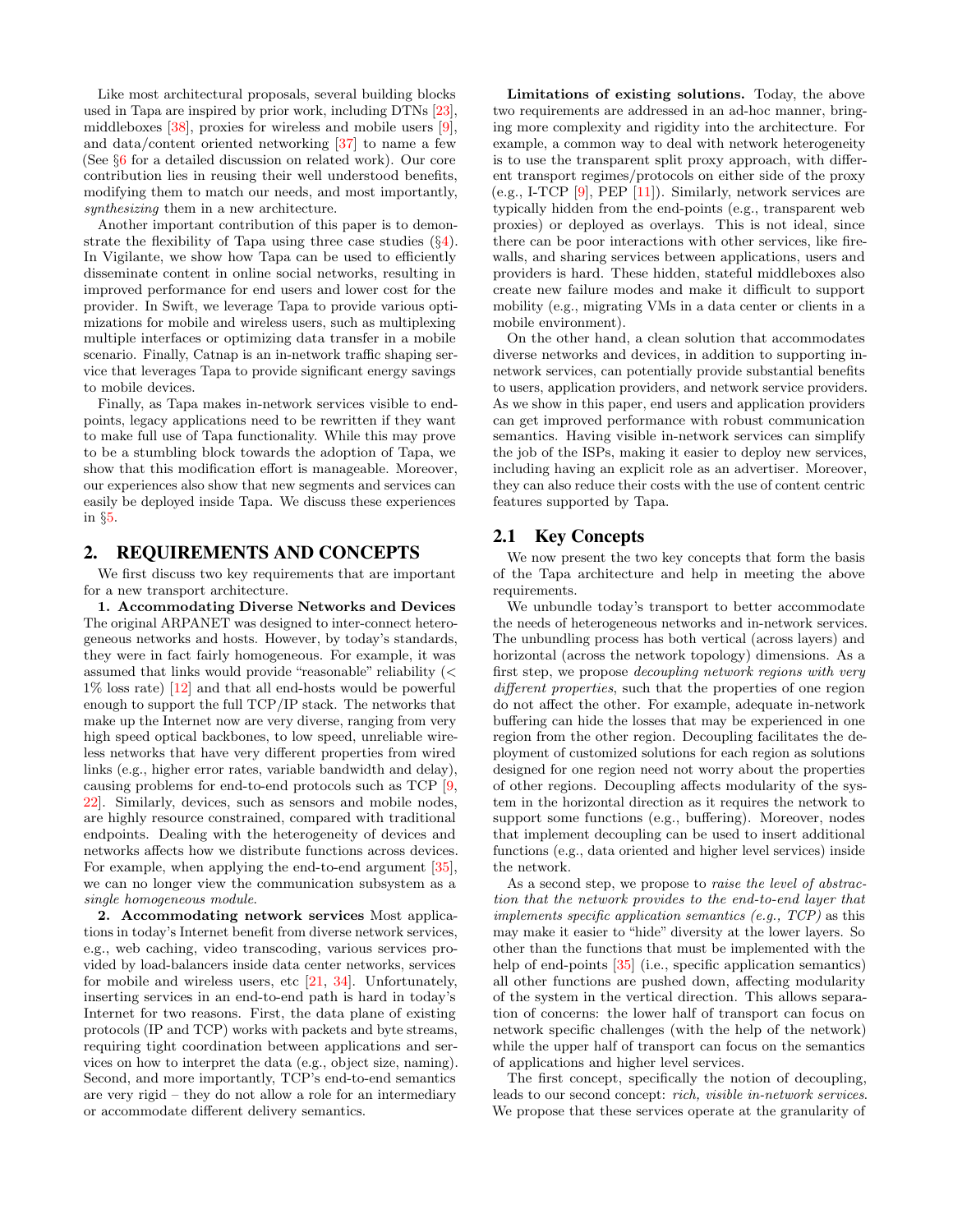

<span id="page-2-0"></span>Figure 1: Tapa Overview.

ADUs, which can be defined by applications to meet their needs. For example, an ADU can correspond to a file (e.g., Catnap<sup>[\[20\]](#page-11-15)</sup>), a chunk within a file (e.g.,  $DOT[37]$  $DOT[37]$ ), or an MPEG frame in a video transfer. ADUs can be identified using self-certifying labels i.e., the ADU identifier is a hash of the content [\[37\]](#page-11-9). This enables several data-oriented optimizations, such as opportunistically fetching content from arbitrary sources. In addition to the identifier, we also associate hints with an ADU, such as possible sources from which the ADU can be retrieved etc. As our case studies show, ADU based services play a central role in enabling applications to benefit from content centric functionality inside the network.

### 3. TAPA

We introduce Tapa, or TAP-based Architecture, which synthesizes the above two concepts into a coherent architecture. As a result of unbundling, most of the traditional transport functions are put inside the segment abstraction. As segments provide a best effort service to the higher layers ( i.e., they deliver data with high probability, but delivery is not guaranteed), they appear as Internet-style "links" to the higher layers.

Figure [1](#page-2-0) illustrates a typical end-to-end data transfer in Tapa consisting of two segments (wired and wireless). Similar to how IP supports connectivity in today's Internet, Tapa's transfer layer supports end-to-end transfer of application data units (ADUs) [\[13\]](#page-11-6) over multiple segments. It supports two modes of ADU transfers: a push mode, which is useful for interactive applications (e.g., gaming, video conferencing, etc) and a pull mode, which is useful for data oriented applications as it allows an ADU to be retrieved from potentially any source based on the ADU identifier. Finally, a light weight session layer implements specific application semantics related to four functions: reliability, data ordering, confidentiality, and data integrity. It can support traditional semantics (e.g., end-to-end reliability, data ordering, etc) or richer semantics involving intermediate services (e.g., delegation).

Figure [2](#page-2-1) shows how the transport functions that are currently bundled in TCP are distributed across the Tapa layers. The end-to-end application semantics and connection management function are placed in the session layer. Some connection management is also needed as part of the segment layer. The flow, error, and congestion control functions are distributed over the segment and the session layers. In the session layer, these functions are lightweight because they only have to operate over a limited number of segments/hops.



<span id="page-2-1"></span>Figure 2: Comparison of protocol stacks.



<span id="page-2-2"></span>Figure 3: Different types of services in Tapa.

In the segment layer, the functions can be very lightweight (e.g., a point-point wireless link), or complex (i.e. an Internet segment). For Internet segments, this means that we can view Tapa as an overlay, as the segment layer can be broken up into an ADU management layer on top of a TCP (or TCP-like) and IP layers, as suggested by the dashed lines. For single-link segments, Tapa can be viewed as running native, as IP or transport functions are not required.

We now elaborate on the role of services, followed by a discussion on routing and addressing. Finally we describe each of the three layers of Tapa in detail. To illustrate the key functionality, we make use of a running example where a mobile and wireless user, Alice, uses Tapa to communicate with a fixed host over the Internet (similar to Figure [1\)](#page-2-0).

### 3.1 Services

As shown in Figure [3,](#page-2-2) Tapa can support various types of services at the transfer and higher levels of the system. Transfer services enhance the data transfer function without affecting the typical end-to-end application semantics. The most basic example is a decoupling service that isolates one segment from the other by providing adequate buffering at the TAP. We can also deploy various data oriented services such as application independent caching at TAPs, which can help mask disruptions for mobile users (Swift,  $\S4.2$ ) or by acting as a storage service for content distribution (Vigilante, §[4.1\)](#page-7-0). Similarly, we can also have a traffic shaping service that can allow end-devices to sleep by temporarily buffering data (Catnap, §[4.3\)](#page-8-1).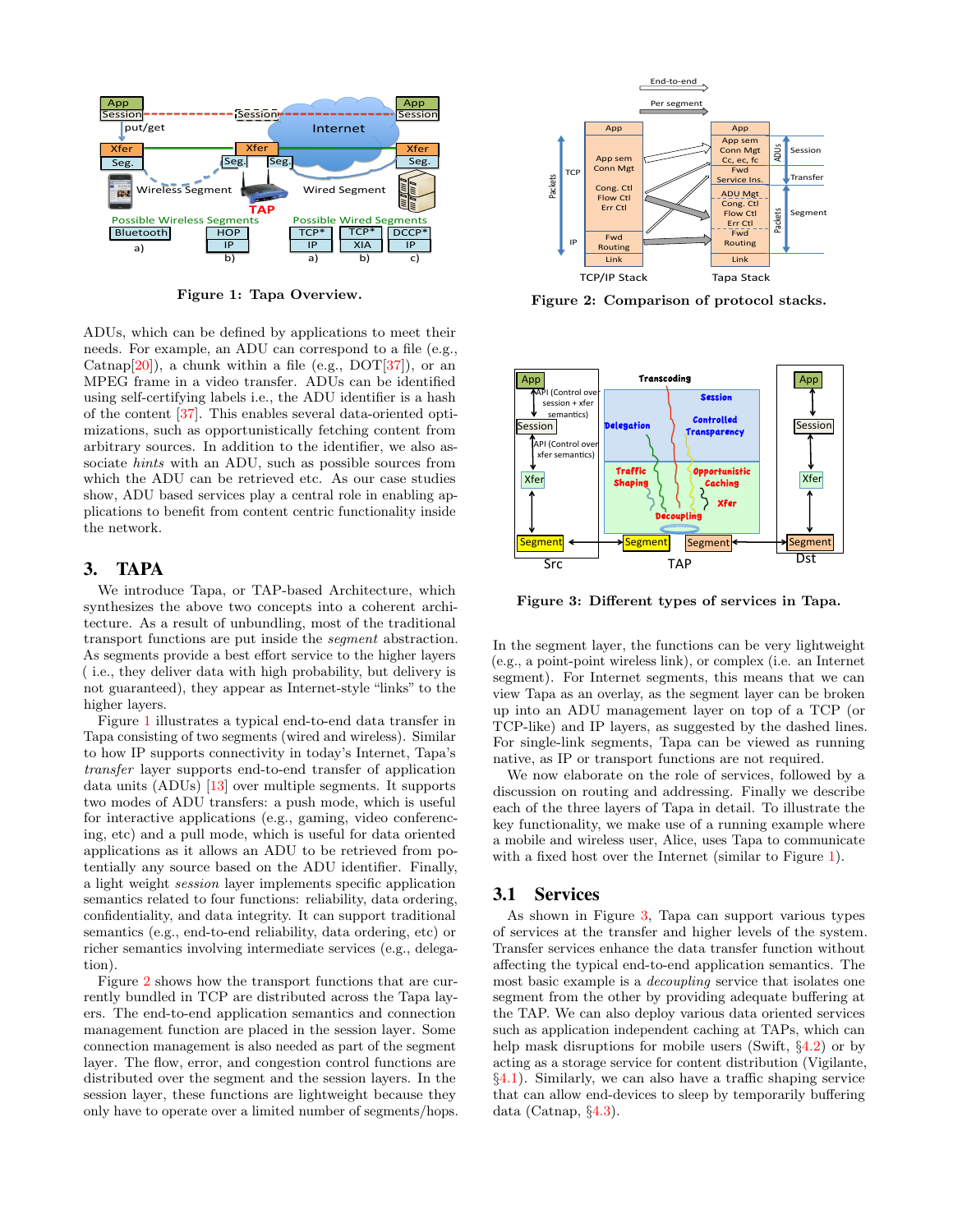Session-level services support end-to-end communication semantics that may be requested by the application. Examples include helping with error recovery for reliable data transfer semantics (i.e., delegation), or an in-network service inspecting encrypted data for performance or policy reasons (i.e., a form of controlled transparency [\[14\]](#page-11-16)). We provide examples of several such services in §[3.5.](#page-5-0) Finally, applicationlevel services can provide application specific functionality, such as transcoding.

### 3.2 Routing and Addressing

Today's transport protocols (e.g., TCP) use IP addresses to identify communicating end-points and it is the responsibility of the underlying network layer (i.e., IP) to provide reachability to these identifiers. As IP identifiers are tied to a specific location/address, their use as identifiers makes it difficult for transport protocols to deal with mobility.

For Tapa, mobility is a common use-case, so instead of relying on ad-hoc solutions, the architecture should handle mobility in a graceful fasion. Consequently, similar to many other achitectural proposals [\[36,](#page-11-17) [38\]](#page-11-8), Tapa requires that identifiers should be separate from locators, so even if an end-point moves, its identifier remains the same.

Similar to several recent proposals [\[8,](#page-11-18) [26\]](#page-11-19), Tapa uses selfcertifying flat labels as identifiers, although other options that also distinguish between locators and identifers can also be considered [\[27\]](#page-11-20). A self-certifying label corresponding to a host corresponds to the hash of the public key of the host. We can also have similar certifying labels to identify services and content [\[26\]](#page-11-19). The use of self-certifying identifers provides several desirable security properties, such as host/service authentication and data integrity verification [\[8,](#page-11-18) [26\]](#page-11-19).

Host/Content identifiers are provided by the application and passed down to the segment protocol which is responsible for routing on these identifers. While routing on flat-labels is still a challenging problem, we rely on prior and ongoing work that aims to provide practical solutions to this problem [\[8,](#page-11-18) [26\]](#page-11-19). For example, XIA adds a topological identifier (i.e., identifer of the autonomous domain) to the host identifier to form the host address.

A related question is the role of TAPs in routing. We note that TAPs are not required for end-to-end reachability – even without TAPs, applications can still communicate directly by establishing a direct segment between end-points. However, we still need a TAP discovery mechanism if we want to make use of TAPs and the services they offer. While we leave the design of a generic TAP and service discovery protocol for future work, we do discuss some point solutions that we have built as part of the case-studies, and also point out relevant solutions from prior work. This includes TAP discovery that uses help from lower layers (e.g., similar to AP discovery in WiFi) as is the case in Swift (§[4.2\)](#page-8-0), making use of social network information (Vigilante - §[4.1\)](#page-7-0), via service discovery protocols [\[3\]](#page-11-21), resolution services [\[38\]](#page-11-8), or the application providing this information (e.g., as part of the end-point address, similar to a DAG-based address in XIA [\[26\]](#page-11-19)).

#### 3.3 Segment Layer

The segment layer is responsible for transferring ADUs across a segment, e.g., client - TAP or TAP - server. Segments can choose the data granularity they use internally (e.g., frames, bytes, etc.) allowing them to optimize communication as appropriate. Segment endpoints do not move, so they can use network-specific locators as addresses. For example, in the wired Internet IP addresses based on CIDR may provide the necessary scalability, while MAC addresses may be more appropriate in wireless networks.

The segment layer must be able to translate the identifiers corresponding to the TAPs and end-points into "locators" that can be used to establish the segments; locators may only have meaning locally within a network, i.e. they do not have to be globally unique. Higher layers of Tapa use identifiers and it is the responsibility of the segment layer to resolve them internally to locators. This can be done using either a name service (e.g., DNS for wired Internet segments), or a locally maintained mapping (e.g., MAC addresses for a bluetooth based segment).

#### *3.3.1 Basic Operations and API*

As shown in Table [1,](#page-4-0) the segment API allows higher layers to transfer ADUs across a segment. Similar to today's Internet, the segment layer supports a push model. Senders use a send call while receivers register a callback to receive incoming ADUs.

Recall that the basic motivation behind segments is to decouple different types of networks in an end-to-end path and to make them fairly homogeneous, so that higher layers need not worry about network specific functions. To achieve this, segments must implement error, flow, and congestion control as needed. Tapa's transfer service expects segments to be reasonably reliable, but segments can use very different ways for achieving that, e.g. TCP style retransmissions and ACKs over wired segments versus in-network coding or opportunistic forwarding and block acknowledgments on a wireless segment [\[30,](#page-11-22) [10\]](#page-11-23). Segments reassemble ADUs and deliver them to the transfer layer. In some scenarios, applications may want to send or receive ADUs piecewise for performance reasons; we give an example in §[4.3.](#page-8-1)

The benefit of tailoring the congestion control algorithm to the type of network has similarly been recognized [\[9,](#page-11-2) [30\]](#page-11-22). Some segments may need specialized routing protocols for delivering data over multiple hops within a segment (e.g., wired Internet or mesh network). Some segments (single hop, point-to-point) may not require routing or congestion control. The important point to note is that all these mechanisms are hidden from the transfer and session layers, which focus on application oriented functions.

Figure [1](#page-2-0) shows some possible ways to implement these functions for wired and wireless segments. On the wired side, we can use variants of existing transport protocols (e.g., TCP, DCCP) over different network layers (IP, XIA [\[26\]](#page-11-19)), while on the wireless side we can use completely different protocols. In §[5.2,](#page-9-1) we describe various segment protocols that we use in the Tapa prototype.

Alice and the segment layer: Alice can use various segment protocols on the wireless side. If she is connected to a wireless mesh network, she can use a segment protocol like HOP [\[30\]](#page-11-22), which relies on per-hop mechanisms for reliability and rate control. She can also bypass IP and traditional link layers, using options as diverse as blue-tooth or wireless USB. This is a direct benefit of raising the level of abstraction – not all networks and devices need to implement heavy-weight functions of TCP/IP (e.g., congestion control) in order to be part of the Internet.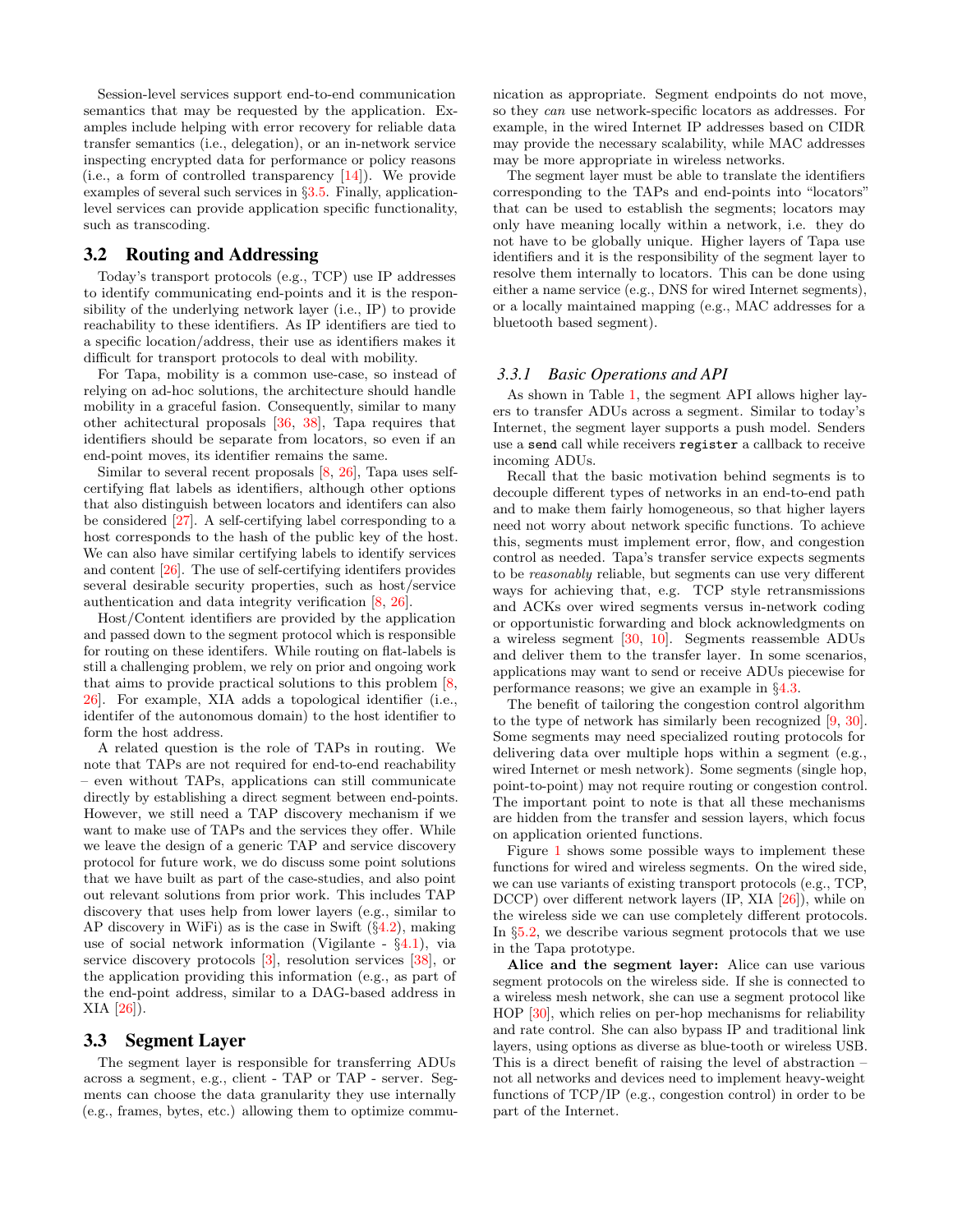| <b>Function</b>                                                    | Description                                   |  |  |  |
|--------------------------------------------------------------------|-----------------------------------------------|--|--|--|
| <b>Session Layer Interface for Applications</b>                    |                                               |  |  |  |
| get (ADU-id, hint, src, session + xfer options)                    | Call used to pull an ADU.                     |  |  |  |
| put (ADU, dest, session + xfer options)                            | Call used to push/publish an ADU.             |  |  |  |
| Transfer Layer Interface for Session/Higher Layers                 |                                               |  |  |  |
| get (ADU-id, hint, src, xfer options)                              | Call used to pull an ADU.                     |  |  |  |
| put (ADU, dest, xfer options)<br>Call used to push/publish an ADU. |                                               |  |  |  |
| register(ID, handler)                                              | services/apps registering with the xfer layer |  |  |  |
|                                                                    | to receive ADUs destined to them.             |  |  |  |
| Segment Layer Interface for Higher Layers                          |                                               |  |  |  |
| send(ADU)                                                          | Call used to send the ADU across a segment    |  |  |  |
| register(ID, handler)                                              | registering to receive incoming ADUs          |  |  |  |

<span id="page-4-0"></span>Table 1: Interfaces used at different levels of the Tapa system. Identifiers (e.g., src, dst, ADU id, etc,) are self-certifying labels. Session and xfer options are a list of (type, value) pairs.

### 3.4 Transfer Layer

The transfer layer is the "inter-segment" layer of Tapa and its role is somewhat similar to that of IP in today's Internet: providing a best effort data delivery service over multi-hop paths. There are however some differences in both the control and data plane. For example, Internet routing needs to establish routes in large scale but fairly stable networks; in contrast, the Tapa transfer layer establishes short (e.g., two-segment) paths but paths can be very volatile due to the dynamics of the edge network (e.g., mobility and wireless dynamics, volatility in data center networks). The introduction of a transfer layer allows for a separation of concerns. The segment layer can focus on the challenges associated with specific networks (e.g., scalability within core Internet) while the transfer layer can focus on dealing with higher level challenges (e.g. selection of segments based on content or service availability, or mobility).

#### *3.4.1 Basic Operations and API*

The service supported by the transfer layer is the transfer of ADUs based on a push/pull model as described below. The push and pull modes of the transfer layer are used by the higher layers through the put and get interfaces, respectively. The same API is used by both the end-points as well as by services running at the TAPs. As shown in Table [1,](#page-4-0) the API takes in an ADU, which is mandatory, hint, src/dst, and xfer options, which is an optional list of (type, value) pairs that are used to provide more control to higher layers so that they can choose different transfer semantics, if they desire so. The semantics are optional – if they are not specified, default transfer semantics are used. We first describe the working of the two calls with default semantics and then elaborate on optional semantics.

Pull Mode: The get interface allows higher layers to retrieve an ADU based on its identifier, irrespective of which source or transfer mechanism (e.g., choice of segment or interface) is used to retrieve it. The flexibility means that the lower layers are free to choose any source, including local storage,

Applications can aid this decision by providing hints regarding hosts who may have the data (e.g., friends in a social network - see Vigilante  $(\S4.1)$  $(\S4.1)$ , or a previously used TAP in case of a mobile user – see Swift  $(\S4.2)$  $(\S4.2)$ ). We do require the higher layer to specify a source (src) that is guaranteed to have the ADU (e.g., a server), so hints are completely optional and are just intended as an optimization. The combined use of a hint and src is somewhat similar to XIA's use of intent and fallback [\[26\]](#page-11-19): hints serve as optimization, but if they don't work (or are not provided) then the source is used to retrieve data. This ensures that data is retrieved even if the network cannot "route" on the ADU identifiers or the hints fail. Having the src information, in addition to the content indentifer, is a pragmatic decision given that scalable Internet-scale routing on flat content identifiers is still an open problem.

To inititate an ADU transfer, the transfer layer establishes an end-to-end path between the client and the server passing through the TAP(s). The underlying segment protocol can create a new segment or reuse an existing one, if one already exists. The ADU request is sent to the other end-point and data is returned as a result. In the typical scenario, the data plane of the transfer layer is relatively straightforward: TAPs read data from one-segment and write to the other, ensuring that adequate buffering is provided.

We can also have scenarios where segments may have high volatility or TAPs use more sophisticated services that change the typical behavior of the data plane (e.g., Catnap - §[4.3\)](#page-8-1). In such scenarios, suitable buffering at the TAP becomes critical for end-to-end performance. Our experience so far has been limited to various kinds of wireless segments and the challenges they pose for provisioning buffer space at the TAPs. In our case studies, we discuss how additional buffering at the TAP is used in various scenarios.

Finally, the get call returns the actual ADU or a failure notification if the ADU cannot be retrieved. Note that because the higher layers are letting the transfer layer make several transfer decisions, they are likely to observe fewer failures compared to using today's socket API because the transfer layer has more options for failure recovery.

Push Mode: The put interface is used to publish an ADU to a specific destination (dest), which could be a storage service (local or remote) or any other service running on a host. Applications can use this API to publish their data once and a generic storage/transfer service can later take care of serving it to future client requests (similar to DOT [\[37\]](#page-11-9)). This enables temporal decoupling between the publisher and the consumer, so both of them need not be present at the same time. The push mode sends an ADU to a given destination, similar to how IP datagrams are pushed from a source to a destination. Its overhead is also comparable to that of sending UDP datagrams in today's Internet (see Figure [5.3\)](#page-10-1).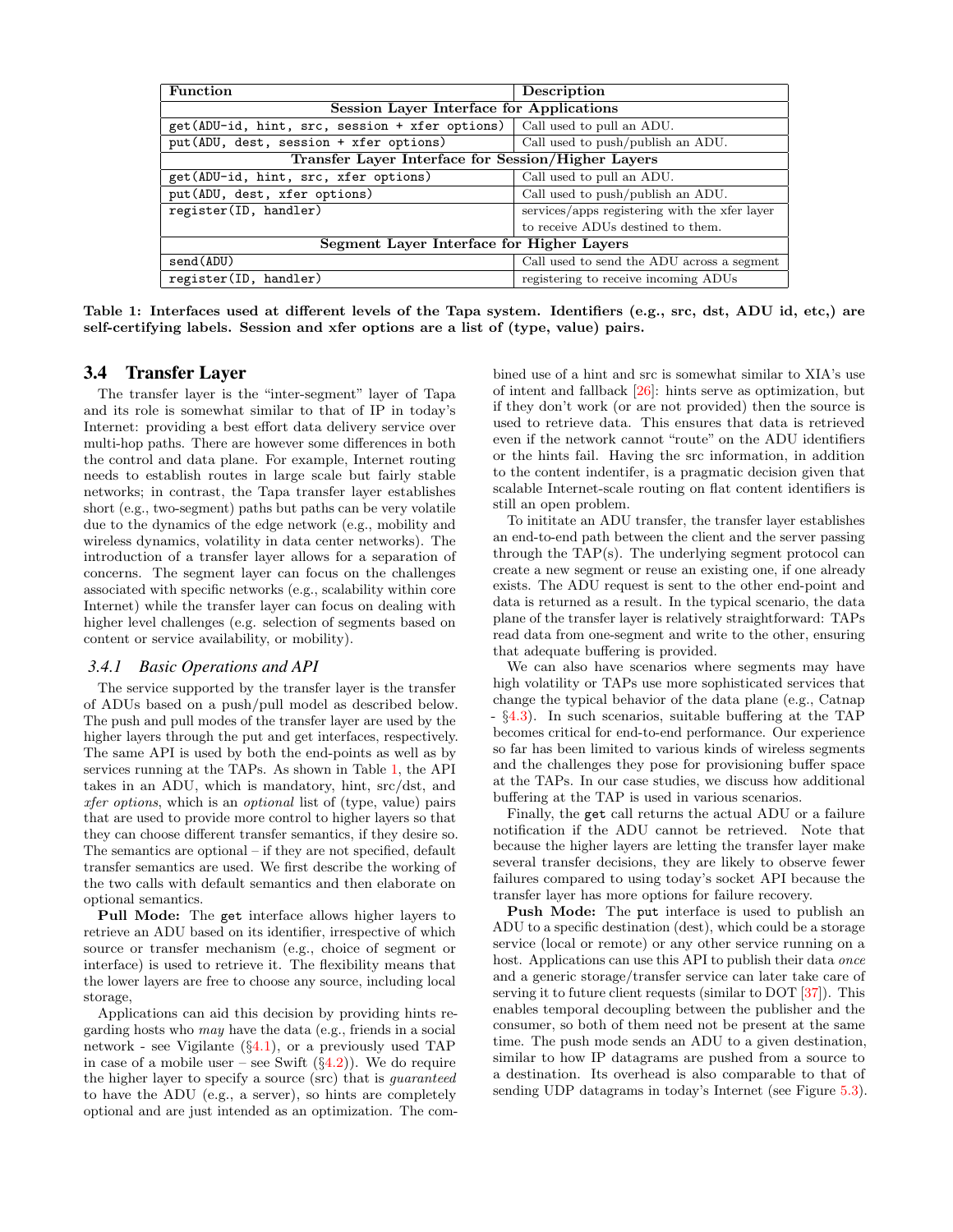A key reason for supporting a push mode is to facilitate real-time applications that cannot benefit from data oriented optimizations. Unlike the pull mode, which requires an extra round trip time for the ADU request, the push mode directly sends an ADU to the intended recipient. Even though Tapa's data oriented optimizations are not applicable in this mode, there are still benefits to using this mode compared to using today's protocols. For example, using appropriate segment protocols, instead of a single end-to-end transport, can provide better performance for real-time applications. We expect the push mode to be used in scenarios where the pull mode is not applicable, such as transferring dynamic data, publishing content or exchanging control messages. The protocol followed in the push mode works similar to the pull mode except that no ADU request precedes the data ADU.

Different Semantics: Higher layers can choose different transfer semantics by extending the basic get and put calls with (type, value) options. Some types that are relevant for the transfer layer include: TAP, service, and segment. Higher layer could use a specific TAP for its communication (e.g., an enterprise TAP for policy reasons) or it can specify a specific type of segment that should be used. For example, a "slow" segment could be used for background transfer of data that is not immediately required, thereby reducing the load on the server.

Alice and the transfer layer: Tapa's transfer layer can help a mobile user like Alice in several ways. First, it can improve performance of data transfers through caching and intelligent use of segments. Consider an example where Alice is downloading a large file from a slow server. Initially she is using her home TAP but in the middle of the download she moves to Starbucks. Her home TAP will continue to download ADUs from the server and cache them in its storage; after she moves to Starbucks, the transfer layer will re-establish a segment to her home TAP via the Starbucks TAP and retrieve the missing ADU (by re-issuing requests for the missing ADU ids). This will be a much faster option compared to going all the way to the slow server to retrieve the missing ADUs. Note that the get call is used for this purpose and the Starbucks TAP information is provided as a hint.

Second, ADUs and segments simplify the use of wireless optimizations that allow multiplexing of multiple interfaces or access points (TAPs in this case). Such optimizations are not only difficult to implement in today's Internet, but are also tied to a specific transport protocol (e.g., TCP) or specific underlying technology (e.g., WiFi) [\[28\]](#page-11-24). In Tapa, multiplexing of segments is naturally supported: the transfer layer decides an appropriate segment for each ADU, so for the same application, it can fetch some ADUs using one particular segment while other ADUs can be retrieved using a different segment.

Third, TAPs can pre-establish long-lived segments with popular websites or frequently accessed WAN locations, providing Alice low latency access for interactive communication. Alice will only establish a segment with her local TAP, which will be close-by in most cases, and the TAP will use a preexisting segment to communicate with the other end-point, gaining vital latency savings on the long RTT part of the end-to-end path. Such techniques are already used by CDN providers to accelerate dynamic website access [\[2\]](#page-11-25); with Tapa, such techniques can be used at users' TAPs.

#### *3.4.2 Resource Management*

Although congestion control is implemented inside segments, the transfer layer also needs to ensure that TAP buffers do not overflow. We include this broadly under resource management, which includes congestion control across a multi-segment path as well as protection against malicious sources (e.g., DoS attacks)

Several Tapa features support a holistic approach towards resource management, enabling TAPs to consider a variety of techniques for congestion prevention, avoidance, and control. For example, Tapa's use of ADU hints, which include the length of the ADU, provides information to the TAPs about future traffic load, which can be used to do admission control. TAPs strategic location at network edges means that they can also coordinate with end-points to install filters against potential DDoS attacks, thereby acting as a first line of defense [\[31\]](#page-11-26). The limited number of segments in an endto-end path means that it is easier for TAPs to coordinate amongst each other in order to avoid congested segments. For example, many techniques that are difficult to use in Internet settings, such as hop-by-hop flow control based on back-pressure (implemented in our prototype) or end-toend congestion control based on feedback from the network, become feasible in Tapa.

### <span id="page-5-0"></span>3.5 Session Layer

Similar to IP in today's Internet, the segment and transfer layers offer a best effort service to the transfer and session layer, respectively. This means that they deliver data with high probability, but delivery is not guaranteed. The motivation for the best effort nature of the segment and transfer layers is the same as for IP [\[35\]](#page-11-12), i.e., full networklevel reliability is expensive and not always needed. So the reliability provided by the segment layer is purely a performance enchancement, similar to how, in today's Internet, we have reliability at the link layer (e.g., 802.11) despite having TCP's end-to-end reliability. This follows the end-to-end arguments [\[35\]](#page-11-12), as lower layers of the system may have reliability for performance reasons, but we still need end-to-end reliability for correctness/robustness reasons.

Tapa's session layer provides reliability and other application semantics (e.g., ordering, confidentiality, data integrity, etc) to the end-points, albeit over a very short path consisting of a small number of segments. An important thing to note is that we can easily implement support for different semantics (e.g., partial reliability or out-of-order delivery) as the session layer need not re-implement network specific functions, like congestion control, which are coupled with application semantics in TCP. Another important consideration is that TAPs are visible to the end-points, opening the door for richer semantics that explicitly capture the role of services running on the TAP.

#### *3.5.1 Basic Operations and API*

The session API is similar to the transfer API; the only difference is that it takes additional options that are relevant to the session layer semantics. In our design, this includes semantics associated with the four functions discussed earlier: reliability, confidentiality, ordering, and data integrity. If applications do not specify any additional option then the default semantics associated with these functions are chosen. We now describe a specific session protocol that supports semantics associated with these four functions. We briefly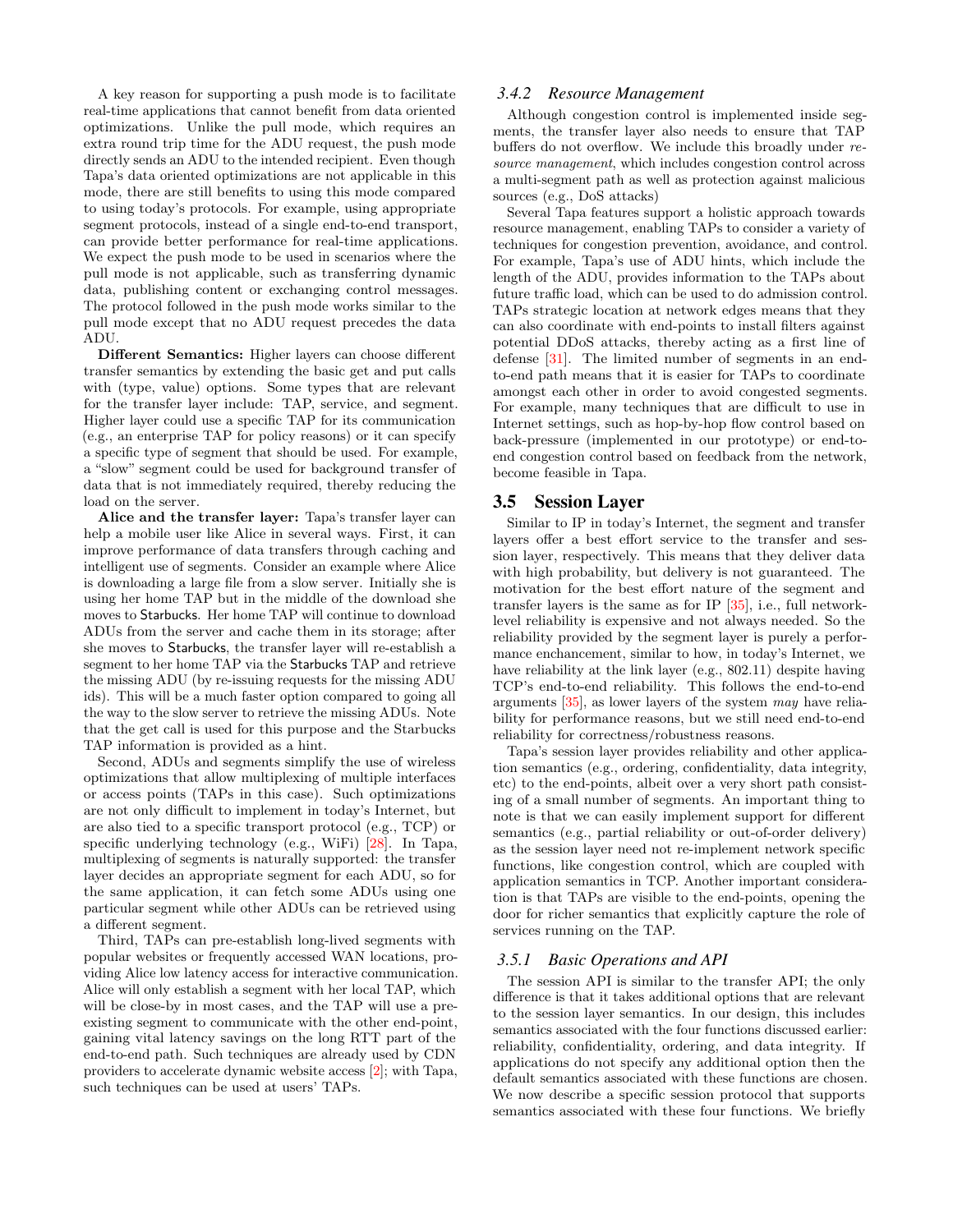present the traditional semantics as well as the new semantics that emerge with the use of in-network services.

Reliability: Applications can choose a fully reliable data delivery (default) or a best effort delivery service. We focus on the reliable delivery case because it is by far the most common use case. For a reliable service, the session layer holds on to the ADU until it is acknowledged by the other endpoint. If required, the session layer has to undertake recovery in the face of different kinds of failures (e.g., TAP failure). These are the traditional end-to-end reliability semantics that are offered in today's Internet as well. However, because we also have reliability within segments, Tapa's session layer is likely to experience fewer failures compared to today's transport (TCP) and such instances are mostly limited to TAP failures. In §[5.3.2](#page-10-2) we quantify the overhead of such end-to-end recovery, showing that we can efficiently recover from TAP failures.

Tapa can also accommodate different reliability semantics where an end-point can *delegate* data transfer responsibility to an intermediate storage service. So even if the sender disconnects after completing the transfer to the intermediary, the transfer is not affected. In such scenarios, applications may be interested in differentiating between when the data is received by the TAP compared to when it is received by the end-points. Of course, this information can be used by the user or application in a number of ways. For example, the application may discard the data if it is received by the server but may like to hold on to the data if it is only received by the intermediary. Our implementation provides allows applications to choose the desired semantics from these different options.

Confidentiality: Tapa can make use of existing security protocols (e.g., SSL/TLS) to provide end-to-end confidentiality and data integrity. Moreover, it opens up new semantics that are not supported in today's Internet. For example, Tapa's use of ADUs allows applications more flexibility in implementing their confidentiality requirements as they can make fine-grained decisions on whether some data needs to be encrypted or not. The main benefit of Tapa, however, comes with the use of in-network services combined with the confidentiality semantics, allowing them to selectively look at certain data with the explicit permission of the application. This is important for both policy and performance reasons. For example, some intermediaries, like an enterprise or government, may require looking at certain types of data. We allow applications to explicitly state whether certain ADUs can be seen by intermediaries or not providing a form of "controlled transparency" [\[14\]](#page-11-16). So applications can hide ADUs that contain sensitive information, like credit card number or social security number, while allowing the company TAP to look at other data ADUs.

Similarly, the use of an intermediary with the confidentiality semantics can also result in performance benefits. One advantage is that it can reduce the burden of maintaining SSL connections for servers by shifting it to third party services running at TAPs. Specifically, the intermediary can maintain a single encrypted connection with the server and multiple clients can have their individual encrypted connections with the intermediary. Note that as the intermediary service could be provided by a third-party (e.g., an ISP), the semantics of this communication are very different from those of end-to-end encryption as the application/user is

also trusting a third party and explicitly involving it in the confidentiality semantics.

Another advantage is that it can improve the effectiveness of redundancy elimination techniques, which are ineffective if the traffic is encrypted [\[7\]](#page-11-27). Specifically, applications/user can explicitly involve a trusted intermediary (i.e., ISP) in implementing confidentiality, such that the intermediary can decrypt the data as it enters its network, use RE techniques inside its network, and then encrypt the data again before sending it to the destination/next ISP. Of course, users will only choose weaker confidentiality if ISPs give them additional incentives to do so.

Data Integrity: In addition to verifying end-to-end data integrity, we also allow intermediaries to be involved in these semantics as there are scenarios where there could be legitimate reasons why an intermediary may change the bit-stream (e.g., transcoding, virus scanning proxies, etc). By explicitly involving the intermediary, applications can verify that the data was changed only by a legitimate party (i.e., the intermediary) and not by someone else. Data integrity is also closely tied to confidentiality as an application may allow intermediaries to look at the encrypted data but not to modify it (e.g., government or an ISP). With flexible data integrity and confidentiality semantics, applications can choose how an intermediary can read or modify the data.

Ordering: Tapa's use of ADUs helps the session layer in supporting different ordering semantics; these semantics determine whether the session layer presents these ADUs to the application in the same order in which they were generated by the other application end-point, or presented in the order in which they are delivered by the network. Of course, this is based on the assumption that the network does not provide any guarantee with respect to the ordering of ADUs. In fact, the use of Tapa may cause greater reordering compared to today's Internet because of Tapa's use of multiple segments for transferring ADUs.

Alice and the session layer: While Alice can benefit from all the rich semantics offered by Tapa's session layer, the one feature that is specifically useful for mobile users is delegation. Alice can benefit from delegation in the following way. Suppose Alice is chatting with her friend, with both users on the road, in a highly mobile setting. With end-to-end TCP, they can only communicate when both of them are simultaneously connected. Using Tapa's delegation semantics, the chat application can delegate the transfer responsibility to the TAP; in this case, both Alice and her friend would be interested in differentiating between whether their messages are actually received by the other end-point or just the TAP. Similar functionality is already offered by a popular messaging application, WhatsApp<sup>[1](#page-6-1)</sup>, which lets mobile users know whether their message was received by the intermediate server or the other end-device. With Tapa, any application can make use of this generic delegation service while maintaining correct semantics.

### <span id="page-6-0"></span>4. CASE STUDIES

We now present three case studies on how Tapa can be used to support diverse services. To support these services, we designed and implemented a proof-of-concept prototype of Tapa that focuses on the data plane of Tapa and a control plane that deals with two-segment paths: a wireless

<span id="page-6-1"></span> $^{\rm 1}$ <www.whatsapp.com>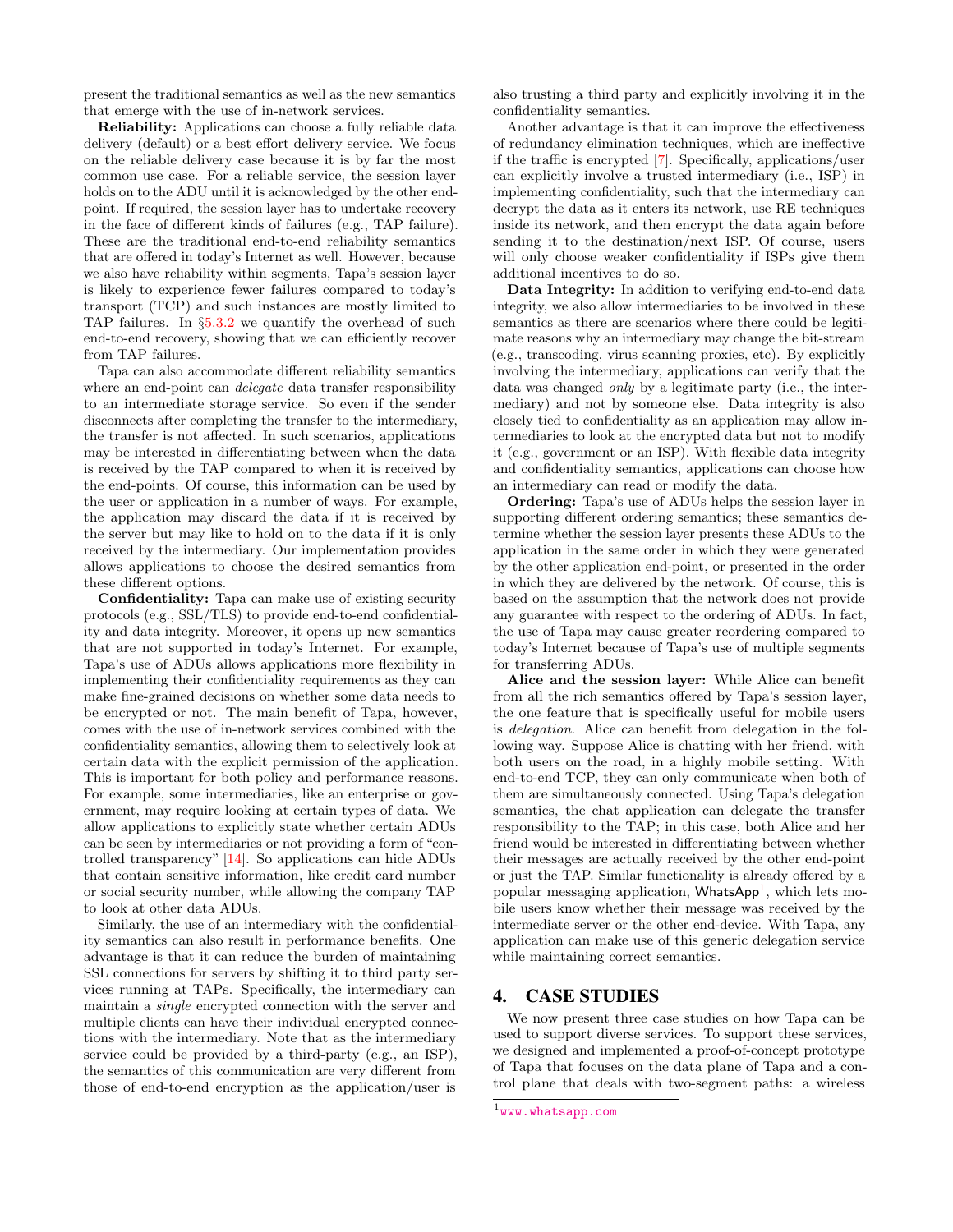| Vigilante                                                 |  |  |
|-----------------------------------------------------------|--|--|
| $\bullet$ put(ADU, serverAdd, reliability = "delegation", |  |  |
| $(first) segment = "fast", (second) segment = "slow")$    |  |  |
| $\bullet$ get(ADU-id, hint (friends), serverAdd)          |  |  |
| Swift                                                     |  |  |
| $\bullet$ get(ADU-id, hint (previous TAP), serverAdd)     |  |  |
| Catnap                                                    |  |  |
| $\bullet$ get(ADU-id, hint (ADU-length), serverAdd)       |  |  |

<span id="page-7-1"></span>Table 2: Some sample API calls used in different case studies.

segment between the client and TAP and a wired segment between the TAP and server. We present the prototype evaluation in §[5](#page-9-0) while more details of the prototype design and implementation are available elsewhere [\[19,](#page-11-28) [17\]](#page-11-29).

### <span id="page-7-0"></span>4.1 Content Distribution in OSNs

Online Social Networks (OSN) have massive popularity. Facebook (FB) alone has more than 500 million users spread all over the world. Supporting this huge scale is a major challenge for the OSN provider. Despite significant investments in network and data center infrastructure, ensuring a high quality user experience still remains challenging. In order to address the problem of scaling OSNs to billions of users, we have designed and prototyped Vigilante, a system that uses TAPs (e.g., home AP, media center, etc) for storing and distributing online social networking content.

Leveraging Tapa: Tapa facilitates the use of TAPs for storing and distributing OSN content. It provides support for publishing, retrieving, and caching content in an application independent manner. Social networking applications can aid these content centric functions of Tapa by providing hints or by pushing content in advance to suitable TAPs for performance or availability reasons.

Hints provide information to the TAP on the likely nodes that may have the required ADU in their cache. Hints can be generated and managed in a variety of ways. The simplest solution is to have application generated hints stored on a centralized server. For example, when Bob uploads content, it can include a hint that he is keeping a copy on his TAP. Similarly, after downloading Bob's photos, Lisa can store a copy on her TAP and notify the server. Alternatively, hints can also be managed in an application independent manner by Tapa, for example by having TAPs exchange information about the content (i.e., the self-certifying ADU identifiers) they are caching.

Tapa can also easily support a variety of roles for the TAP in the context of OSNs. In the simplest case, the TAP just maintains a cache of content stored at the server, as described above. However, it is possible to make the TAP the primary source of content, with the server simply keeping a backup copy. It is also possible to control when data is uploaded to the server, for example to reduce server peak loads. The precise role of the TAP can be controlled by the application by associating specific semantics with the transfer, using Tapa's API.

Photo Distribution in OSNs: As part of Vigilante, we have built a photo distribution application that allows users to publish and retrieve photos within a social circle. The working of the system is best illustrated through an example where Lisa wants to share her photos with her friends and



<span id="page-7-2"></span>Figure 4: Performance comparison of various schemes for downloading photos.

family. Her social networking application uses Tapa's put API to publish the content to both the server and her home TAP. Data transfer from her device to the TAP is done using a normal/fast segment, while the data transfer from the TAP to the server is over a "slow" segment because the server only stores the data for backup purposes. All this is managed through a single put call by controlling the appropriate session and transfer semantics (see Table [2\)](#page-7-1).

The application also sends the meta-data associated with the photo to the server. In addition to other things specific to the photo, the meta-data also includes the ADU identifier corresponding to the photo and information that it is cached at Lisa's TAP. When Bob later contacts the server to get his latest news-feeds, the meta-data corresponding to Lisa's photo is sent to his social networking application. As shown in Table [2,](#page-7-1) his application uses Tapa's get API, specifying the ADU identifier as well as a hint that it is likely to be available at Lisa's TAP. Bob's TAP will retrieve the ADU from Lisa's TAP, cache it and serve it to Bob's application. A notification is also sent to the server so that it can update the hints i.e., that Bob's TAP also has a copy of the photo. Later, when Julie wants to retrieve the photo, the hints contain information about TAPs of both Lisa and Bob, so Julie's TAP can choose the one that can provide the better service (we base this decision on the RTT between the nodes). As more users access the photos, more copies are created, helping load balance future requests and also improving the fault-tolerance of the system. A final point is that when Lisa first published the photo, it was also possible to preload some other TAPs using the same put API; this further improves the performance and fault-tolerance of the system.

Evaluation: We have conducted an evaluation of Vigilante on the PlanetLab testbed, using more than 150 nodes spread all over the world. We compare the performance of Vigilante with a more centralized design, such as the content distribution infrastructure used by Facebook. Note that Vigilante's performance is comparable to what we might get with a customized P2P based solution, so the key point of this case study is to highlight the flexibility of Tapa in supporting a diverse content distribution model without requiring any changes to the underlying mechanisms.

We run the client application as well as the TAP on the same node. We focus on the performance of photo downloads and consider four schemes/scenarios in this regard:

1. Vigilante: This refers to the implementation described in the previous section but without any pre-loading.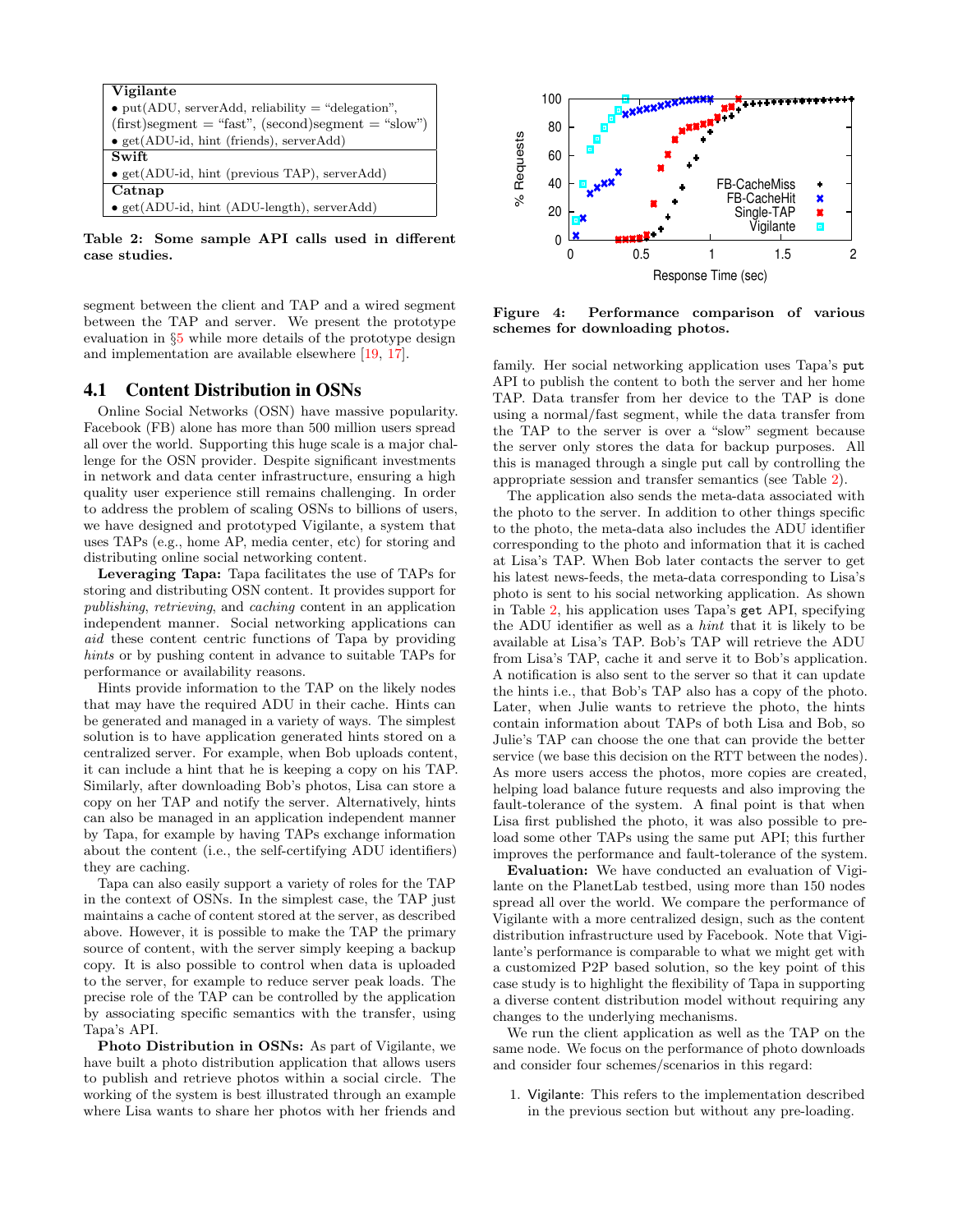- 2. Single-TAP: Only the publisher's TAP, which is located in the US, serves the content. We test this scenario by disabling updating of hints.
- 3. FB-CacheMiss: This refers to downloading the photo from the root photo server of FB. This is the worst case performance with using FB.
- 4. FB-CacheHit: This refers to the case when the photo is served from the nearest Akamai CDN. This corresponds to the best case for downloading a photo from FB.

We present the results of an experiment under a nonbursty traffic load scenario. We generate a schedule where the consumers make requests to download a 80kB image in a sequential order at roughly 1 photo request per second. This schedule is repeated 10 times and the same process is followed for all four schemes. We present the results for clients who are located outside USA: they have a latency of at least 100ms with the publisher. On the y-axis, we have the CDF of client requests and on the x-axis we have the response times.

As shown in Figure [4,](#page-7-2) performance is poor for both Single-TAP and FB-CacheMiss as the consumer has to retrieve the content all the way from US, which adds considerable latency. On the other hand, both Vigilante and FB-CacheHit are able to find a nearby cached copy. However, we observed that non-US sites, in general, had a higher latency to the nearest Akamai/Facebook CDN compared to US sites and therefore Vigilante provides greater benefits for such consumers.

#### <span id="page-8-0"></span>4.2 Mobile and Wireless Optimizations

Through Alice's example in the previous section, we have already explained how Tapa can help a mobile and wireless user. We have implemented Swift, a system that implements these various optimizations. Here, we present a proof-ofconcept evaluation of Swift that focuses on the optimization of using multiple segments, as this single optimization shows the underlying flexibility that Swift offers. For example, the multiplexed segments could correspond to different protocols (e.g., one segment uses HOP while the other uses TCP), different underlying technologies (e.g., one bluetooth based segment and another 802.11 based segment), and different ISPs/service providers. We have used multiplexing of segments in the following ways: to aggregate AP uplink bandwidth, to aggregate throughput of multiple interfaces, for efficient hand-offs and to to mask failures in highly volatile scenarios (see [\[19,](#page-11-28) [17\]](#page-11-29) for detailed experiments and results). As a proof-of-concept, we present results corresponding to the last use-case.

We consider communication between a vehicle and multiple TAPs and how use of multiple segments can mask short disruptions that are difficult to handle if we use a single segment for end-to-end communication. We use link level traces from a real world testbed at Microsoft's campus in Redmond [\[4\]](#page-11-30). We pick the two APs in the MS testbed with the best connectivity with the van and emulate their wireless channels. For the experiments, we use an Emulab style testbed that also offers a wireless emulator [\[1\]](#page-11-31). The van downloads a 10MB file from a server located over the Internet and having a 60ms RTT with the APs. We compare the performance of Swift with multiple segments (Swiftmult) with the scenario where only a single segment is used (Swift-single). We make 20 requests for each scenario and start times for the requests are randomly selected.



<span id="page-8-2"></span>Figure 5: File Download Times in a Vehicular Communication Scenario. Use of multiple segments can mask disruptions that are common in such environments.



Figure 6: Overview of Catnap.

<span id="page-8-3"></span>Figure [5](#page-8-2) shows the cdf of the download times achieved in the two scenarios. Around 50% of the transfers do not experience any difference: these transfers are made during periods of good connectivity where there is no need to switch to the alternate segment. However, transfers that occur during bad periods experience severe performance degradation in the case of Swift-single whereas with Swift-mult switching to the alternate segment (if it is available at that time) significantly mitigates the performance degradation.

#### <span id="page-8-1"></span>4.3 Energy Savings through Catnap

Catnap allows a mobile client to sleep during ADU transfers by intelligently shaping data before sending it over the wireless segment. Catnap targets settings where the wireless segment is much faster compared to the wired segment; in such scenarios, Catnap allows the wireless segment to remain inactive most of the time while still ensuring that the transfer finishes on time (Figure  $6$ ). During the time the wireless segment is inactive, the mobile device can enter into various sleep modes (e.g., 802.11 Power Save Mode, Suspend-to-RAM mode, etc), thereby providing significant energy savings to the mobile client. Catnap can provide up to 2-5x battery life improvement for real mobile devices under certain conditions [\[20\]](#page-11-15).

Catnap can be viewed as a transfer service that leverages the key concepts of Tapa in the following ways. First, decoupling of segments, through use of different segment protocols and buffering at the TAPs, allows the wireless segment to remain inactive even though data continue to flow on the wired segment. This is not possible with end-to-end TCP as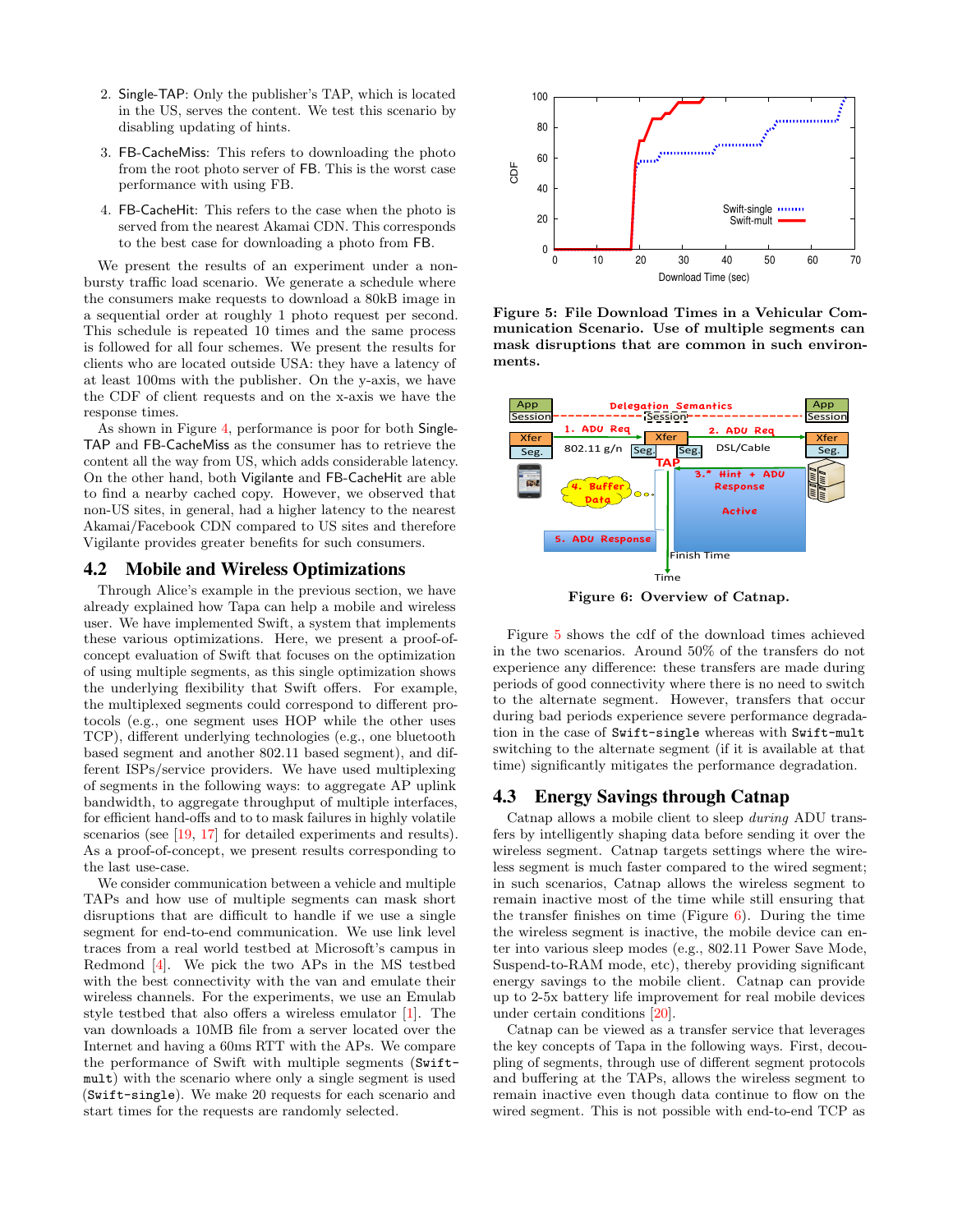it relies on strict synchronization between end-points through the use of end-to-end acknowledgments. Second, the concept of ADU and associated hints (i.e., length in this case) allows the TAP to know when data will be consumed by the client application, so the initial packets of an ADU can be delayed as long as the finish time of the ADU remains the same.

If we consider Catnap in the opposite direction i.e., to upload data from the client to server, then we can see how richer reliability semantics at the session layer can be used to delegate transfer responsibility to the TAP. For example, in order to upload a large file to a server, the mobile client can burst the data to the TAP using the fast wireless segment, go offline, and the TAP can take over the responsibility of sending data to the server over the slow wired link.

### <span id="page-9-0"></span>5. PROTOTYPE EVALUATION

In this section, we present our experience of using various segment protocols and legacy applications with Tapa. We also present micro-benchmarks to quantify the overhead of using Tapa in various scenarios.

### 5.1 Supporting Legacy Applications

It is important to consider the effort required in developing applications that can leverage Tapa. We focus on modifying existing applications – which were not developed with Tapa in mind – as they represent the hard case. We modified the open source Mozilla Firefox browser to make use of Tapa API instead of sockets. Specifically, we created a Tapa stub that provided a socket-like interface to the applications and was used by the browser. This greatly simplified the browser modification process once the code was separated from sockets. Although there was a general separation of socket communication code and application logic, some of the browser optimizations violated this separation and made the modification process non-trivial. However, the modification effort required is still manageable. Our experiences, as well as earlier similar efforts [\[37\]](#page-11-9), suggest that typically it is in the order of 1-2 weeks for reasonably sized applications. Overall, despite the huge code base of the browser the changes made to the browser code were small and required approximately 200 lines of code (LOC)).

### <span id="page-9-1"></span>5.2 Supporting Diverse Segment Protocols

We now discuss our experience in adding different segment protocols to Tapa – as we expect customized segment protocols for different types of networks, it should be easy to implement and use these protocols within Tapa. In addition to TCP/IP, our prototype supports the following segment protocols:

HOP: HOP is a possible replacement for TCP in multihop mesh networks and environments involving mobility and disruption [\[30\]](#page-11-22). It runs between a client and a mesh gateway and expects some kind of decoupling at the gateway, so that a TCP-like protocol can work on the wired side for endto-end transfers. We added a light weight stub  $(50$  LOC) that removed the differences between the HOP API and the interface that Tapa expects segment layers to implement. Overall, it took roughly 20 man hours to fully add support for HOP as a segment layer for Tapa.

Blast: We have specifically designed a protocol for 802.11 based single-hop wireless networks where TCP features, like congestion control and ACK based reliability, are often an over-kill. Blast is built on top of UDP – it offers no congestion

control, but provides light-weight reliability (in the form of NACKs) and flow control. The protocol was developed independently and later integrated with Tapa as a segment protocol, requiring approximately 10 man hours for the integration effort.

Bluetooth: We also added support for Bluetooth RF-COMM transfer mode as a Tapa segment protocol. As this mode bypasses IP, it is an attractive option for small devices with limited capabilities who want to communicate over the Internet (through a TAP). The API exposed by the bluetooth library uses the socket API (unlike HOP). As a result it was straightforward to incorporate bluetooth as a segment protocol in Tapa, requiring approximately 5 man hours and 20 LOC for this task.

Performance: Table [3](#page-9-2) shows performance of these different segment layers (with tcp on the wired side) in an end-to-end transfer. TCP, HOP, and Blast used WiFi on the Emulab testbed while the bluetooth (BT) experiment was on the emulator. The results show expected performance under the given conditions.

| <b>TCP</b>                                             | HOP | Blast | <b>BT</b> |
|--------------------------------------------------------|-----|-------|-----------|
| $\text{Xput}$   5.95Mbps   6.4Mbps   6.6Mbps   600kbps |     |       |           |

<span id="page-9-2"></span>Table 3: Download of a 10MB file with different segment protocols. End-to-end TCP throughput i.e., without Tapa, is roughly 5.9Mbps.

### 5.3 Overheads: Micro-benchmarks

Tapa offers several optimization but not every application can benefit from them, so it is important to consider scenarios where it may hurt to use Tapa. We therefore conduct micro evaluation to evaluate the overhead of using Tapa under a scenario where no optimization is used.

#### *5.3.1 Performance Overhead*

We consider a simple scenario involving a wireless client, TAP, and server. TAP and server are connected via a wired network – either LAN or WAN. We use TCP on both the wireless and wired segment. Also, even though Tapa allows reuse of segments which can eliminate connection set up delay, we disable this option for these experiments. This ensures a fair comparison with standard end-to-end tcp.

We compare the time required to complete a short requestresponse exchange in four different scenarios: Tapa-ir which refers to the mode where we push ADUs, Tapa-pull where we pull an ADU by first retrieving its id and then retrieving the data,  $\text{top}$  and  $\text{udp}$ . Figure  $7(a)$  shows the results in a WAN setting with 80 ms RTT. tcp and Tapa-ir perform the same whereas Tapa-pull requires more time because of the extra RTT involved in making a request for individual ADUs. Figure [7\(b\)](#page-10-1) shows that even in a LAN setting Tapa does not introduce any noticeable overhead and performs similar to the underlying segment protocols that it uses (TCP).

The above results for messages as small as 70 bytes show that the extra overhead introduced by Tapa in the form of ADUs and TAP is negligible. It also shows that Tapa-ir is a useful mode that can be used by interactive applications with short messages. This analysis suggests that over stable wireless links, Tapa will perform as well as today's protocol stack for a wide range of applications.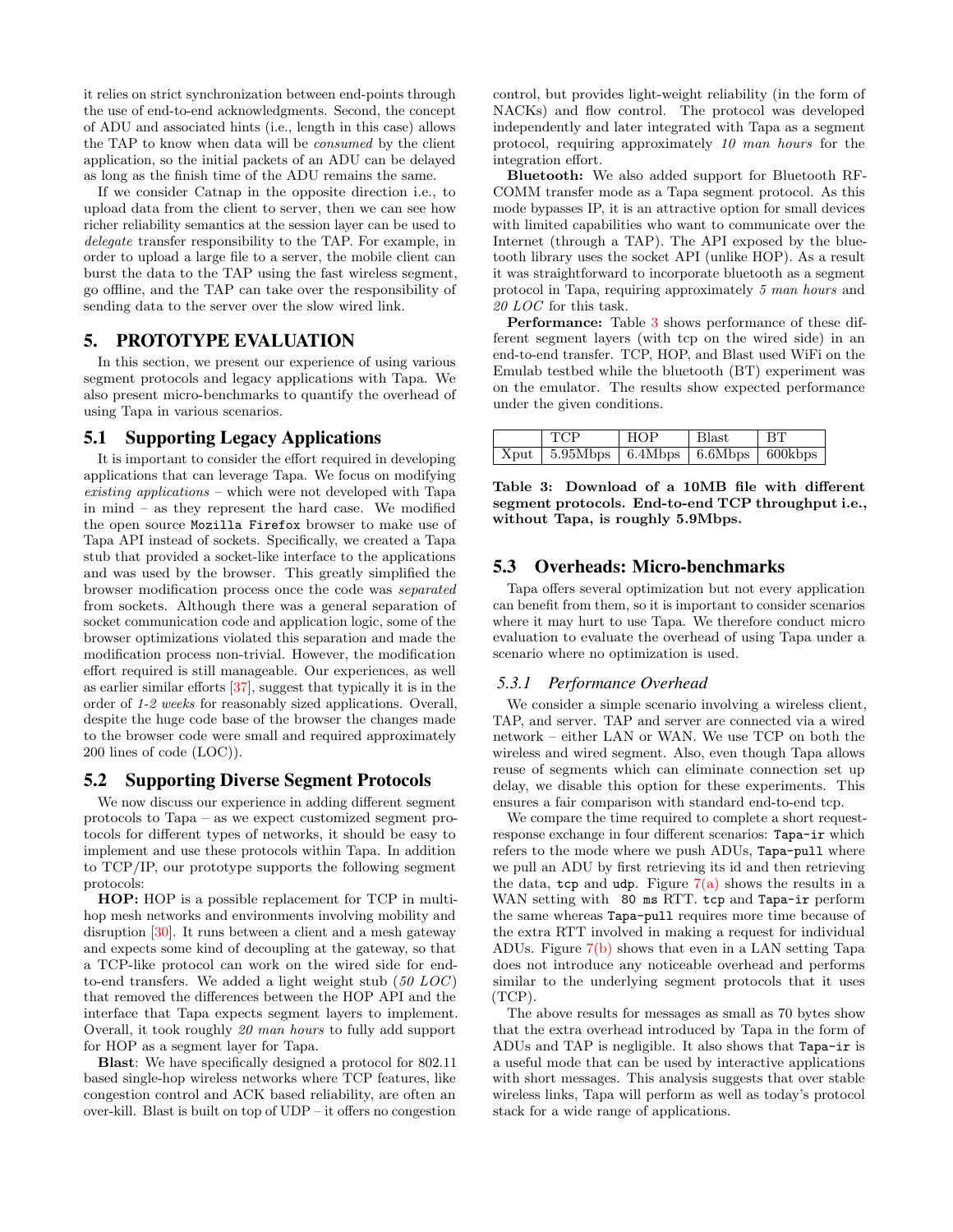<span id="page-10-3"></span>

<span id="page-10-1"></span>Figure 7: Tapa adds negligible overhead in both LAN and WAN scenarios. For transfers larger than 1MB (not shown) all scenarios have similar performance.



<span id="page-10-4"></span>Figure 8: Case of TAP failure. Tapa recovers efficiently from TAP failures. Note log scale.

### <span id="page-10-2"></span>*5.3.2 Reliability*

As Tapa has to deal with ADU recovery in case of a TAP failure, we want to measure the overhead of this process. We use the LAN topology with tcp on both segments, and consider a scenario where the TAP fails after 15 sec and loses all its state. It comes up and starts serving the clients again after 5 seconds. This pattern is repeated and clients continue to make requests at random times for a 10MB file. We compare end-to-end tcp which naturally recovers from such AP failures with Tapa, where a TAP failure requires recovering the ADU that was being transmitted and all the ADUs that were yet to be transferred.

Figure [8](#page-10-4) shows the download time for each of the 160 ADUs present in the file (note log scale). The spikes show the increased time that is required to download the affected ADU – during whose transfer the TAP failed. Note that as requests are made at random time we pick two typical runs (one each for Tapa and end-to-end tcp) that depicts how the recovery process works in both scenarios. In Tapa, the client discovers that the TAP is down (using absence of hello messages) and establishes another segment with an alternate TAP or waits for the old TAP to appear again. As the transfer service knows the ids of the missing ADU, it sends a new request to the server using the new TAP. As the graph shows, Tapa can recover efficiently from TAP failures.

### <span id="page-10-0"></span>6. RELATED WORK

Tapa's design is inspired by a large body of work, including the design of the original Internet, wireless and mobility related proposals, overlay networks, and proposals that deal with making middleboxes first-class citizens [\[12,](#page-11-10) [35,](#page-11-12) [9,](#page-11-2) [36,](#page-11-17) [18,](#page-11-32) [16\]](#page-11-33). We give a brief overview of the most relevant proposals, focusing on the key differences with Tapa.

Visible Middleboxes: Tapa shares the concern of earlier work that hidden middleboxes can be a source of problems, although we focus on "flow middleboxes" that carry transport state (e.g., proxies or other middleboxes that use different transport regimes for an end-to-end connection). This is different from proposals like NUTSS[\[25\]](#page-11-34) and DOA[\[38\]](#page-11-8) that deal with network level middleboxes, i.e., ensuring that middleboxes become part of routing and addressing and can therefore process packets (e.g., NATs, firewalls, etc).

The work that is most relevant is the proposal by Ford and Iyengar [\[24\]](#page-11-4) who break-up the transport layer to accommodate flow middleboxes in the end-to-end path. Tapa provides a more general form of decoupling of segments, allowing use of non-IP protocols within a segment (e.g., XIP [\[26\]](#page-11-19)). Another key difference is that Tapa uses ADUs and supports various ADU based services (e.g., pull mode of data retrieval).

Delay Tolerant Networks[\[23\]](#page-11-7) provide a similar level of decoupling as Tapa, but their focus on arbitrary disruptions results in fundamental differences with Tapa. First, Tapa supports reasonably reliable, homogeneous segments whereas DTN regions provide either full reliability or no reliability. Second, DTNs only support push mode of transfers whereas the pull mode is an important mechanism in Tapa. Finally, DTNs do not have a notion of visible services that support new end-to-end semantics.

Overlays: Tapa is designed to be complementary to the Internet as it focuses on application/session semantics while Internet deals with network issues (reachability, forwarding, etc). As a result Tapa has very unique characteristics compared to traditional overlays. For example, Tapa's topology is highly constrained, so we do not need a complex routing protocol. Edge segments can be short-lived, which can result in very dynamic topology. Segments in Tapa mostly line up with network boundaries and as a result, Tapa segments may use very different technologies, e.g., IP on the wired segment and custom protocols on the wireless/data-center segment. Finally, the role of the two end-points (e.g., client and a server) is very asymmetric. All the differences require new mechanisms not found in other overlays.

Transfer Services and Data Oriented Proposals: Tapa's transfer service leverages several concepts used in DOT [\[37\]](#page-11-9). However, Tapa focuses on transfer services within